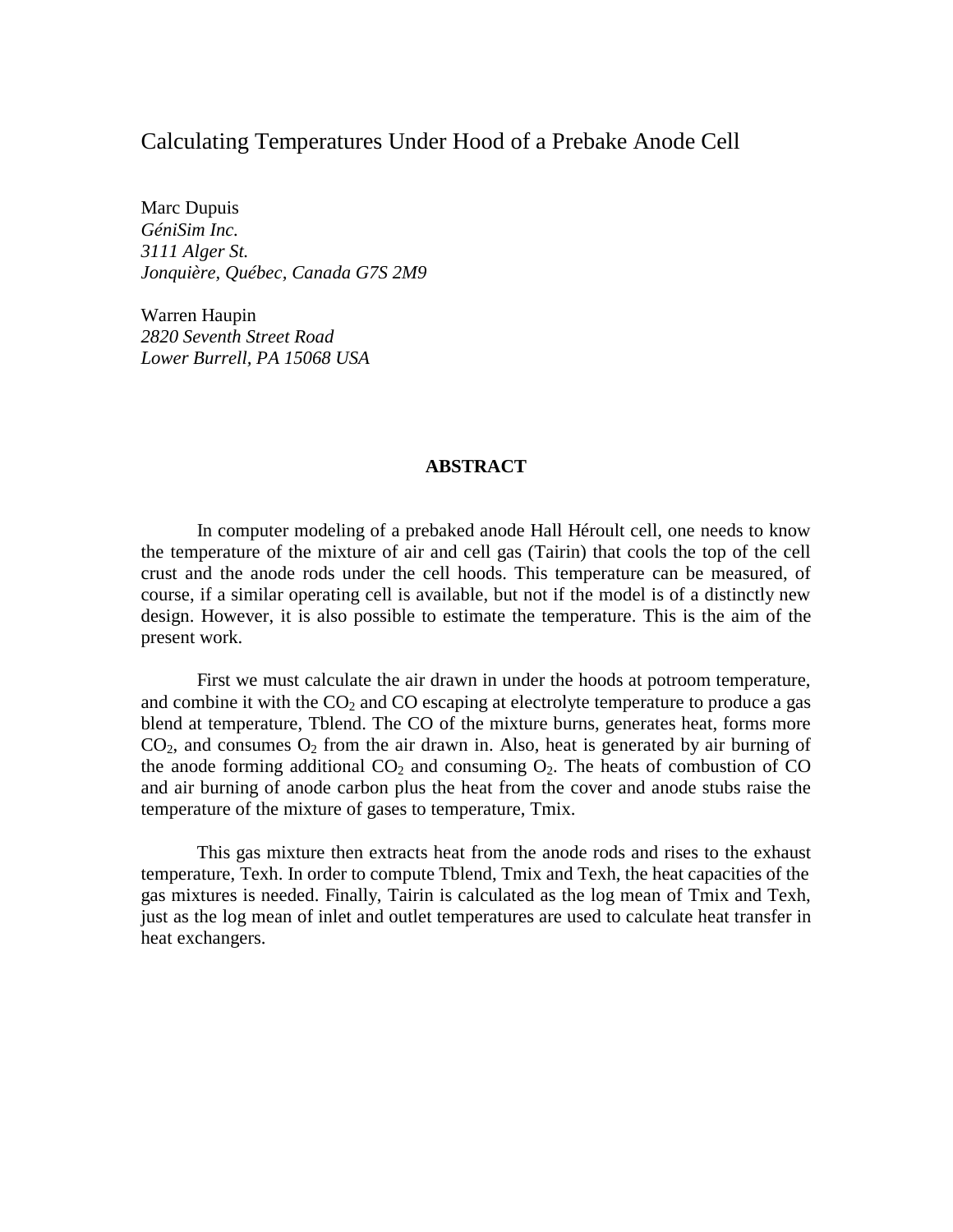## **DEFINITION OF TERMS**

| % Air Burn   | - Part of the anode carbon which air burns, %                                                                                  |
|--------------|--------------------------------------------------------------------------------------------------------------------------------|
| AirburnC     | - The amount of carbon that air burns, kg mol/min                                                                              |
| CE           | - Current efficiency, %                                                                                                        |
| Cp           | - Heat capacity, $j^{\circ}C^{-1}$ gmol <sup>-1</sup>                                                                          |
| <b>RH</b>    | - Relative humidity of the potroom air, %                                                                                      |
| Tamb         | - Temperature of the potroom air drawn into the cell, $^{\circ}C$                                                              |
| Telectrolyte | - Temperature of the cell's electrolyte, $^{\circ}C$                                                                           |
| Tblend       | - Temperature of the blend of air plus cell gas just above the crust before                                                    |
|              | picking up heats of combustion and heat from the crust and anode stubs, <sup>o</sup> C                                         |
| Tmix         | - Temperature of the mix of air and cell gas a few centimeters above the                                                       |
|              | crust after picking up heat of combustion and heat from the crust and                                                          |
|              | anode stubs, °C                                                                                                                |
| Texh         | - Temperature of the mix of air plus cell gas as it enters the exhaust duct, $\mathrm{C}$                                      |
| Tairin       | $-$ Log mean temperature of Tmix and Texh, $^{\circ}$ C                                                                        |
| Tan top      | - Temperature at the top of the anode under the ore cover, $\mathrm{C}$                                                        |
| T            | - Mean temperature at which heat capacities are evaluated, $\mathrm{C}$                                                        |
| Qcombust     | - Heat generated by the burning of CO as it contacts the air drawn into the<br>cell, kj min <sup><math>-1</math></sup>         |
| Qairburn     | - Heat generated by the air burning of the upper part of the carbon anode,<br>$ki$ min <sup>-1</sup>                           |
| Qtop         | - Sum of heat loss from ore covered crust plus heat loss from ore cover<br>over anodes plus the heat loss from anode stubs, kW |
| Qrods        | - Heat loss from anode rods, kW                                                                                                |

## **ASSUMPTIONS**

It is assumed the cell is so designed that the air is drawn in uniformly around the periphery of the cell, that it mixes uniformly with the cell gas producing a gas mixture at an initial temperature, Tblend. The CO of this gas mixture burns to  $CO<sub>2</sub>$  at temperature, Tblend, consuming some of the oxygen and generating heat, Qcombust. Also some of the oxygen of this mixture air burns the tops of the anodes generating  $CO<sub>2</sub>$  at temperature Tblend and generates heat, Qairburn. The combination of Qcombust, Qairburn and Qtop heats this gas mixture raising its temperature to Tmix. As this gas rises, it extracts heat from the anode rods raising the gas temperature to Texh. This gas mixture then exits uniformly into a slotted gas collection duct extending the length of the cell at the top of the superstructure. Tairin is taken as the log mean of Tmix and Texh.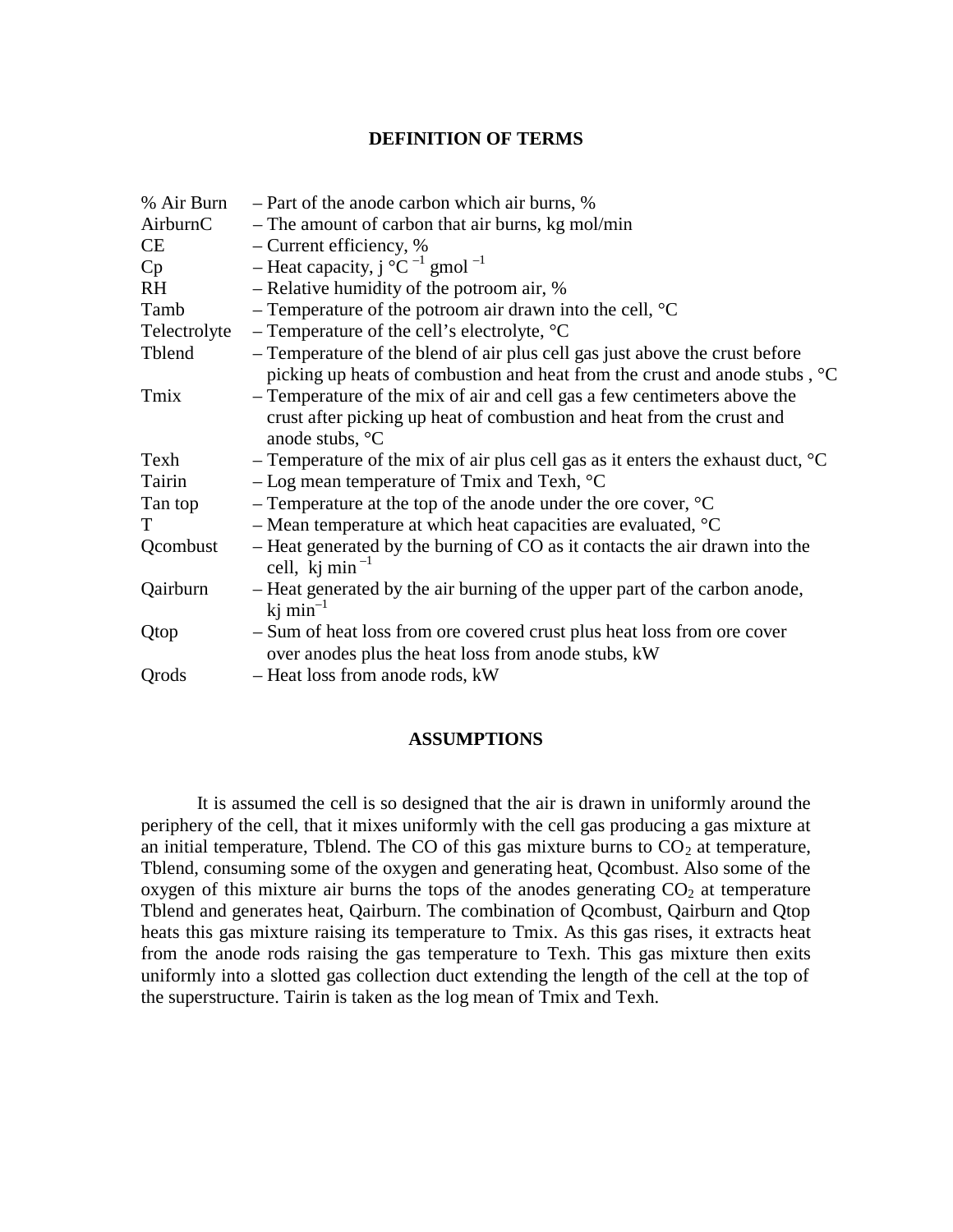## **CALCULATIONS**

Heat capacities are needed for the various gases. They were obtained from the JANAF tables<sup>1</sup> and fitted to the equations below in  $i^{\circ}C^{-1}$  gmol<sup>-1</sup>.

$$
Cp CO2 = 36.216 + 0.038894 T - 1.8743e-5 T2
$$
 (1)

$$
Cp CO = 28.973 + 0.0050973 T + 6.0436e-7 T2
$$
 (2)

$$
Cp H2O(g) = 33.467 + 0.004365 T + 1.49e-5 T2
$$
 (3)

$$
Cp Air = 29.066 + 0.0011449 T + 1.214e-5 T2
$$
 (4)

$$
Cp O2 = 29.236 + 0.00525 T + 1.32e-5 T2
$$
 (5)

$$
Cp N_2 = 29.006 + 6.1987e-5 T + 1.2e-5 T^2
$$
 (6)

$$
Cp Ar = 20.786 \tag{7}
$$

## **Calculation of heat contents of gases**

The moisture content of the air drawn in has a significant effect on the heat capacity of the air. To get the percent moisture in the ambient air first we calculate the mass  $%$  water in water saturated air<sup>2</sup> based on the temperature of the air in the potroom.

Sat. %H2O = 0.5544 + 0.024237 \* Tamb + 0.00012594 \* Tamb<sup>2</sup> + 2.4237e-5 \* Tamb3 + 6.25e-7 \* Tamb4 (8)

If Tamb is less than  $12^{\circ}$ C, then:

$$
Sat. \% H2O = 0.3125 * e(0.08759 * Tamb)
$$
 (9)

Next using data from a psychometric chart<sup>2</sup> we calculate a factor to correct the saturated moisture content to the actual wt  $% H<sub>2</sub>O$  in the air.

Humid Factor = 
$$
(0.009096 + 0.0002196 * Tamb) * RH +
$$
  
 $(9.0377e-6 - 2.1963e-6 * Tamb) * RH2$  (10)

% $H_2O$  in ambient air = (Sat. % $H_2O$ ) \* (Humid Factor) (11)

#### **Cp(blend) used to calculate the temperature rise of Qtop, Qcombust and Qairburn**

To compute Cp(blend), the Cp of CO<sub>2</sub>, N<sub>2</sub>, Ar, O<sub>2</sub> and H<sub>2</sub>O (g) are evaluated at:  $T^{\circ}C = (Tmix - Tblend) / ln(Tmix / Tblend)$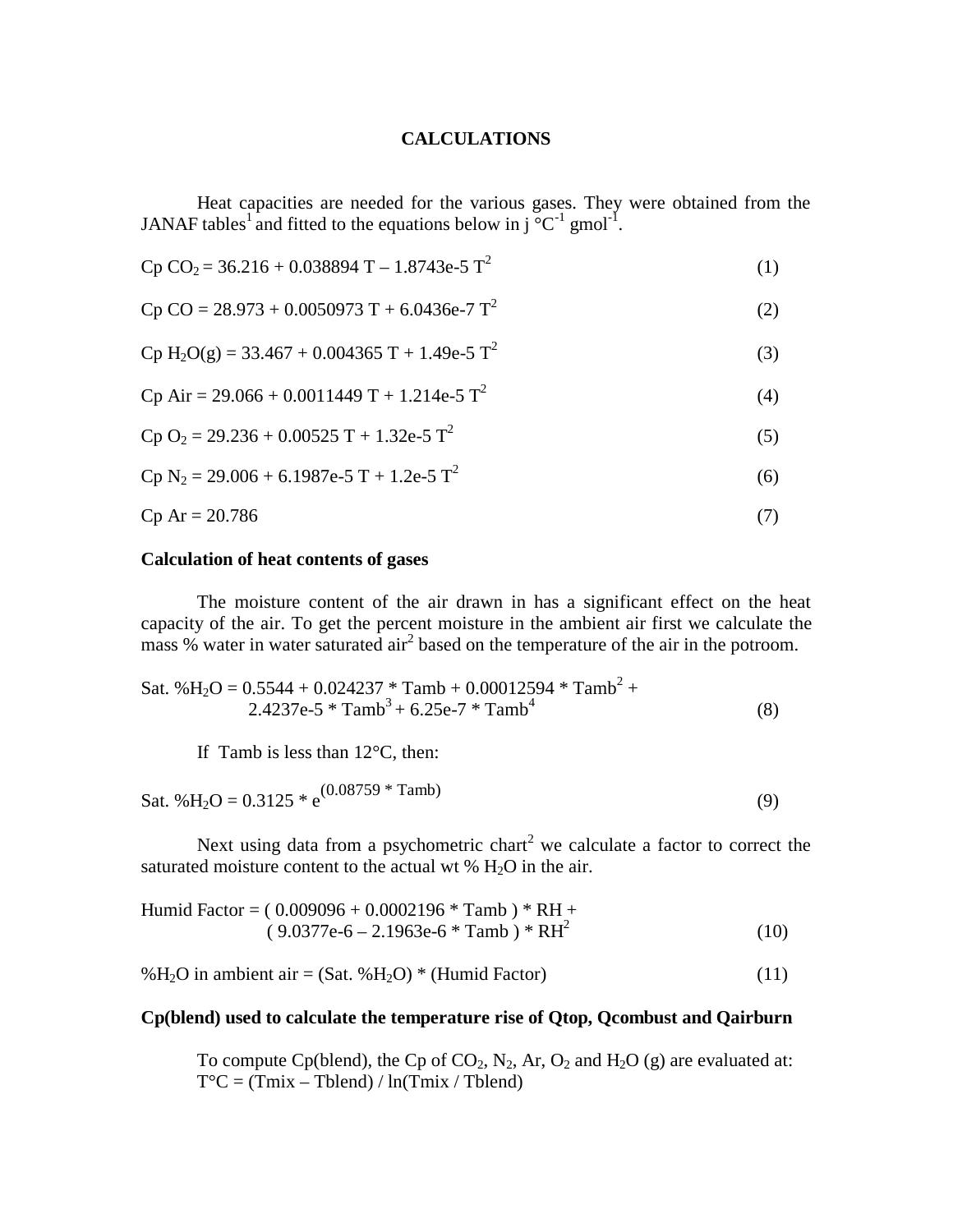$Cp(blend) = (0.78112 * (kg mol air / min) / (kg mol exh / min) * Cp N<sub>2</sub> +$  $(0.00934 * (kg mol air / min) / (kg mol exh / min) * Cp Ar +$ [kg mol H<sub>2</sub>O(g)] / (kg mol exh / min) \* Cp H<sub>2</sub>O(g) +  $\left[$  (kg mol CO<sub>2</sub>/min) + (kg mol CO/min) + AirburnC  $\left]$  / (kg mol exh / min)  $^*$  Cp CO<sub>2</sub> + [ 0.20954 \* (kg mol air / min) - 0.5 \* (kg mol CO/ min) – AirburnC ] /  $(\text{kg mol exh}/\text{min}) * \text{Cp O}_2$  (12)

## **Cp(mix) used to calculate** ∆**T rise caused by removing heat from the anode rods**

To compute Cp(mix), the Cp of CO<sub>2</sub>, N<sub>2</sub>, Ar, O<sub>2</sub> and H<sub>2</sub>O (g) are evaluated at the temperature Tairin.

\n
$$
\text{Cp}(\text{mix}) = (0.78112 \cdot (\text{kg mol air / min}) / (\text{kg mol} \cdot \text{exh / min}) \cdot (\text{Cp N}_2 + (0.00934 \cdot (\text{kg mol air / min}) / (\text{kg mol} \cdot \text{exh / min}) \cdot (\text{Cp N}_2 + (\text{kg mol H}_2\text{O(g)}) / (\text{kg mol} \cdot \text{exh / min}) \cdot (\text{Cp H}_2\text{O(g)} + (\text{kg mol CO}_2 / \text{min}) + (\text{kg mol CO} / \text{min}) + \text{AirburnC} ] / (\text{kg mol} \cdot \text{exh / min}) \cdot \text{Cp CO}_2 + (\text{0.20954} \cdot (\text{kg mol air / min}) - 0.5 \cdot (\text{kg mol CO} / \text{min}) - \text{AirburnC} ] / (\text{kg mol} \cdot \text{exh / min}) \cdot \text{Cp O}_2\n \tag{13}\n
$$

## **Calculating the cell's evolution of CO and CO2**

$$
kg mol O2/min = ( %CE / 100 ) * ( Cell kA / 6432.3 )
$$
 (14)

A normalizing factor is used to account for only one oxygen being used per mol of CO.

$$
NF = 100 / ( %CO2 + %CO / 2)
$$
 (15)

%CO and %CO2 come from calculations of current efficiency by the model.

$$
kg mol CO2/min = NF * (kg mol O2/min) * ( %CO2/100)
$$
 (16)

$$
kg mol CO / min = NF * (kg mol O2 / min) * ( %CO / 100)
$$
 (17)

### **Calculating air drawn into cell**

$$
kg mol exh / min = (Std. m3 / min exhaust) / 22.41
$$
 (18)

kg mol air / min = ( (kg mol exh / min) – (kg mol CO2 / min) – 0.5 \* (kg mol CO / min) ) \* ( 1 - %H2O / 100 ) (19)

kg mol H2O / min = ( (kg mol exh / min) – (kg mol CO2 / min) – 0.5 \* (kg mol CO / min) ) \* %H2O / 100 (20)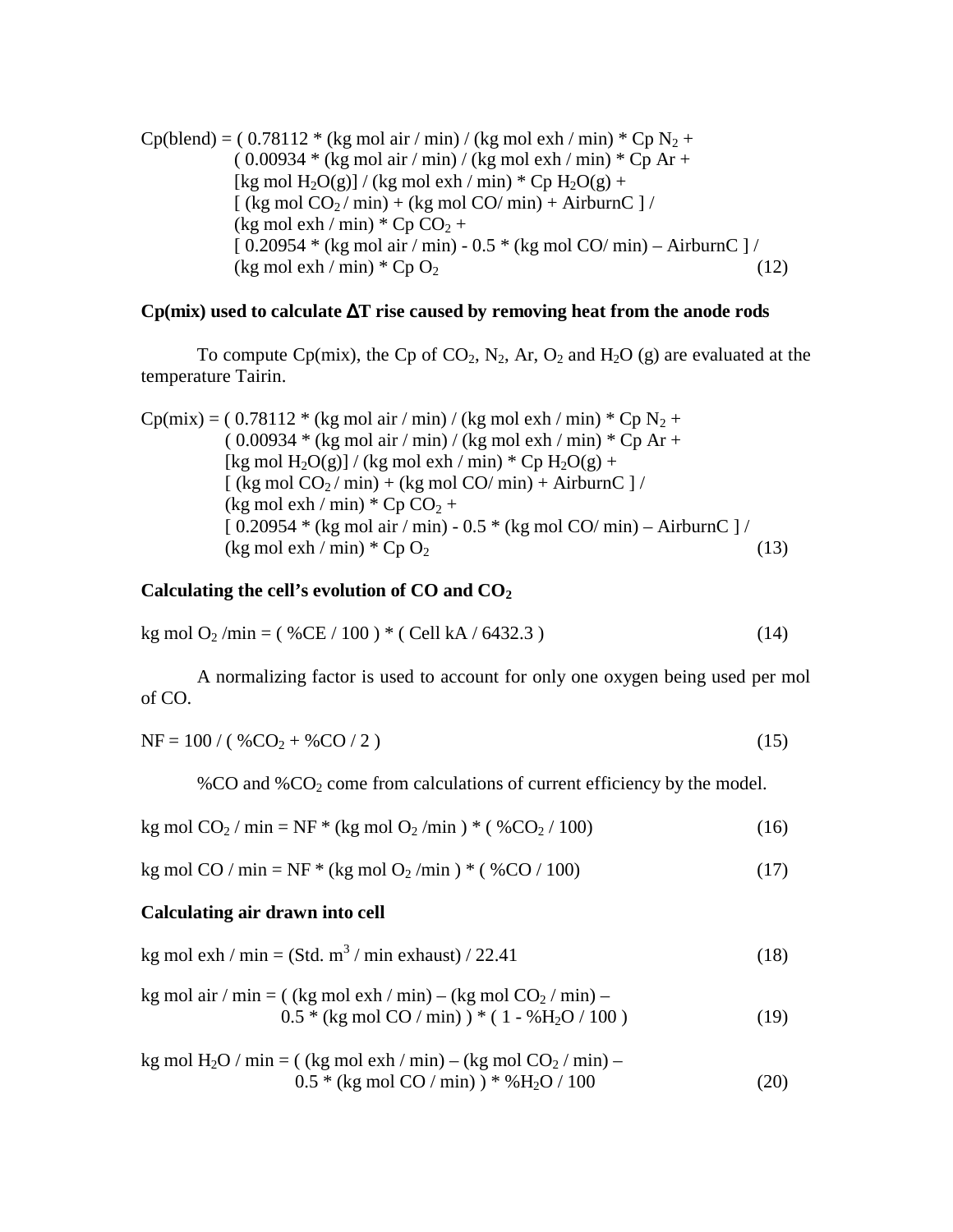#### **Calculating Tblend**

Let:

AIR =  $(kg \text{ mol air} / \text{min}) * Cp \text{ air}$  $H2O = (kg \text{ mol } H_2O / \text{ min}) * Cp H_2O$  $CO2 = (kg \text{ mol } CO<sub>2</sub> / \text{ min}) * Cp CO<sub>2</sub>$  $CO = (kg \text{ mol } CO / \text{ min}) * Cp CO$  $Cp$  of  $CO<sub>2</sub>$  and  $CO$  are evaluated at:  $T^{\circ}C$  = (Telectrolyte – Tblend) / ln(Telectrolyte / Tblend) Cp of Air and  $H_2O(g)$  are evaluated at:

 $T^{\circ}C = (Tamb - Tblend) / ln(Tamb / Tblend)$ 

Equation 21 equates the heat transferred, kJ/min, from the cell gas to the air drawn in:

AIR  $*(Tmix -Tamb) + H2O * (Tblend - Tamb) =$  $CO2 * (Telectrolyte - Tblend) + CO * (Telectrolyte - Tblend)$  (21)

Solving the above equation for Tblend:

Tblend =  $[$  Telectrolyte  $*$  CO2 + Telectrolyte  $*$  CO + Tamb  $*$  AIR +  $Tamb * H2O$   $| / [CO2 + CO + AIR + H2O]$  (22)

## **Calculating Tmix**

### Calculating Qcombust

Qcombust, the quantity of heat generated by the combustion of CO as it exits the electrolyte is needed to calculate Tmix. Qcombust is obtained by calculating the enthalpy of the reaction:

$$
CO(g, Tblend) + O2(g, Tblend) \rightarrow CO2(g, Tblend)
$$
\n(23)

The data from this calculation was fitted to the following equation:

Qcombust  $(kj/min) = (kgmol CO / min)$  \*  $[283033 + 3.98* \text{ Tblend} - 7.493e-3* (\text{Tblend})^2]$  $(24)$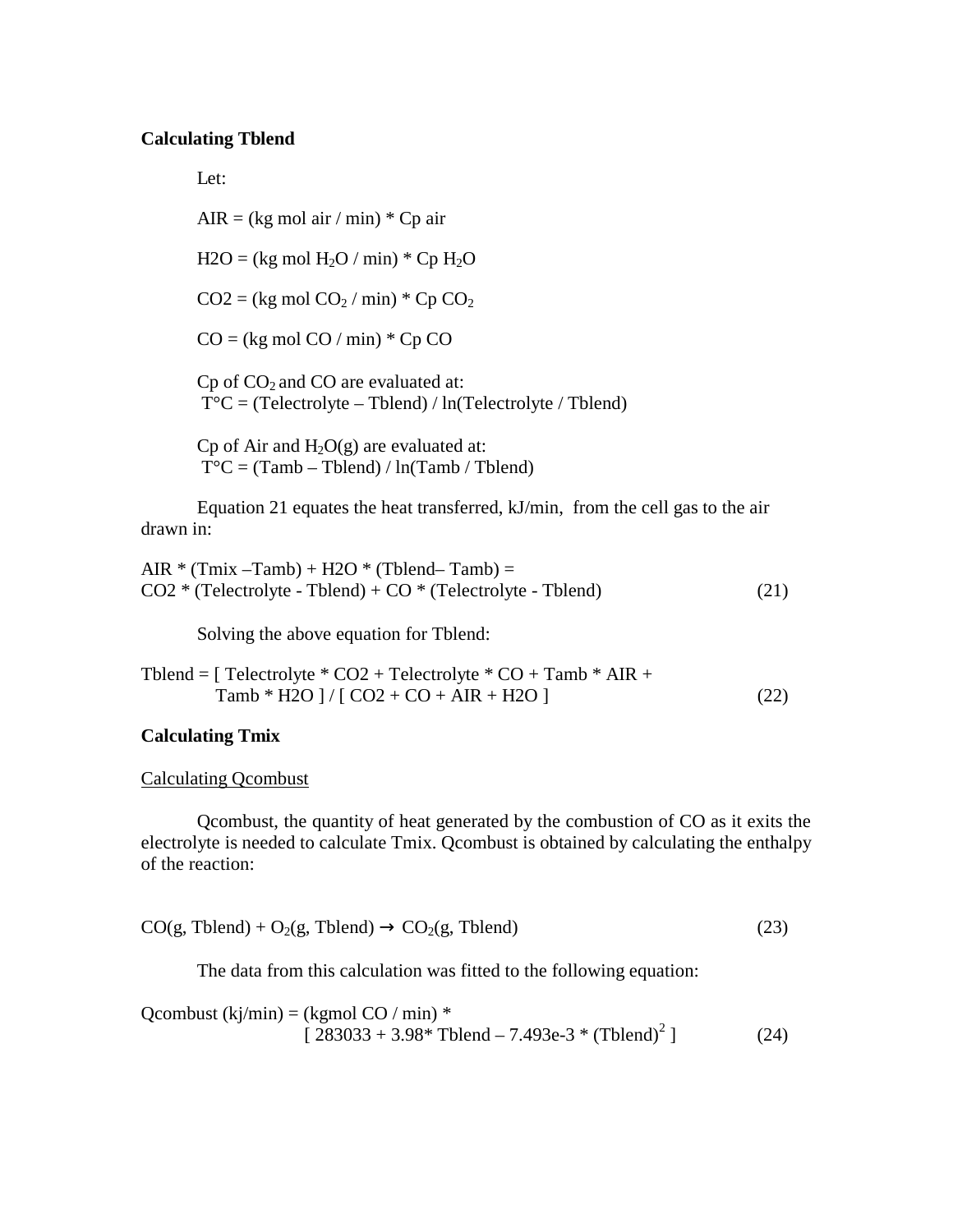## Calculating Qairburn

We take the total carbon consumption by electrolysis and multiply it by a fraction representing the amount that air burns to get the airburn carbon. Net carbon consumption will be the sum of electrolytically consumed Carbon plus AirburnC plus Dusting.

| $\text{Carbon} = \text{kg mol CO/min} + \text{kg mol CO}\gamma/\text{min}$                                                                  |  |
|---------------------------------------------------------------------------------------------------------------------------------------------|--|
| AirburnC (kg mol/min) = Carbon $*$ % Air Burn / 100                                                                                         |  |
| This carbon burns:                                                                                                                          |  |
| $O_2$ (Tblend) + C(Tan top) $\rightarrow$ CO <sub>2</sub> (Tblend)                                                                          |  |
| Generating Qairburn kj min <sup>-1</sup> of heat:                                                                                           |  |
| Qairburn = AirburnC * [ 391996 – 9.876 * Tblend – 7.936e-5 * Tblend <sup>2</sup> +<br>16.265 * Tan top + 3.55e-3 * (Tan top) <sup>2</sup> ] |  |
| Calculating Tmix                                                                                                                            |  |

$$
Tmix = Tblend + [ ( Qtop * 60 ) + Qcombust + Qairburn ] / [( kg mol exh/min) * Cp(blend) ]
$$
 (29)

#### **Calculating Texh and Tairin**

| $\Delta$ Trise = (Qrods * 60) / [ (kg mol exh/min) * Cp(mix) ] | (30) |
|----------------------------------------------------------------|------|
|                                                                |      |

$$
Texth = Tmix + \Delta Trise
$$
 (31)

 $Tairin = (Texh - Tmix) / ln (Texh / Tmix)$  (32)

Because the calculation of many of the values depend upon Tblend, Tmix and Tairin, not yet calculated, the solution has to be an iterative process. The suggested value for first iteration is Tblend =  $50^{\circ}$  C, Tmix =  $160^{\circ}$  C and Tairin =  $170^{\circ}$  C.

#### **ANALYSIS OF RESULTS**

Figure 1 shows, as expected that the temperature under the hood will drop as more air is drawn in.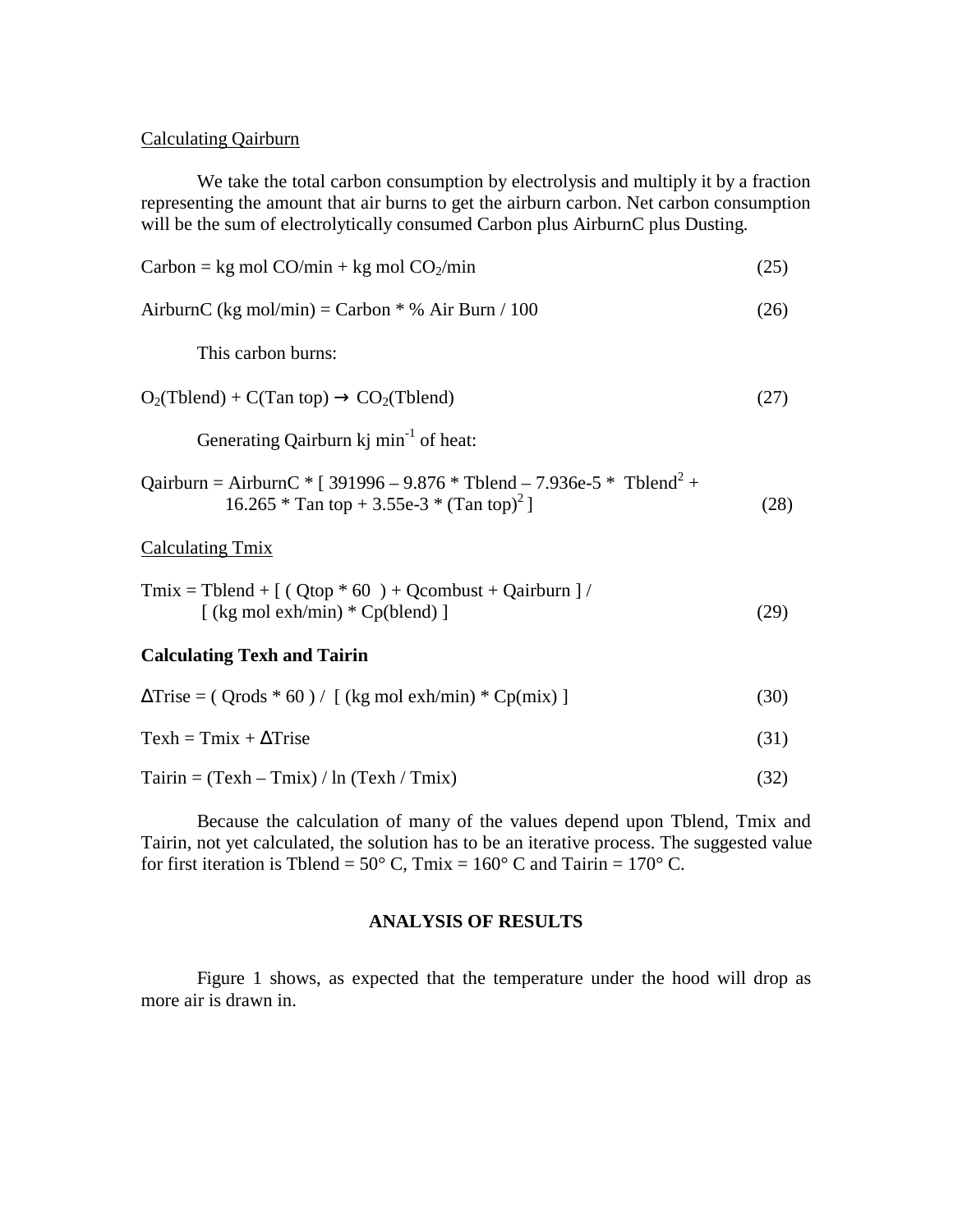

Figure 1 – Tairin vs Exhaust rate

Figure 2 indicates that as current efficiency increases, the temperature under the hood should drop. This is an idealized curve and may not be seen in practice. It is true that more energy goes into making aluminum and less into heat at higher current efficiencies. Changes in crust cover and anode changing will often obscure the effect of current efficiency.



Figure 2 – Tairin vs Current efficiency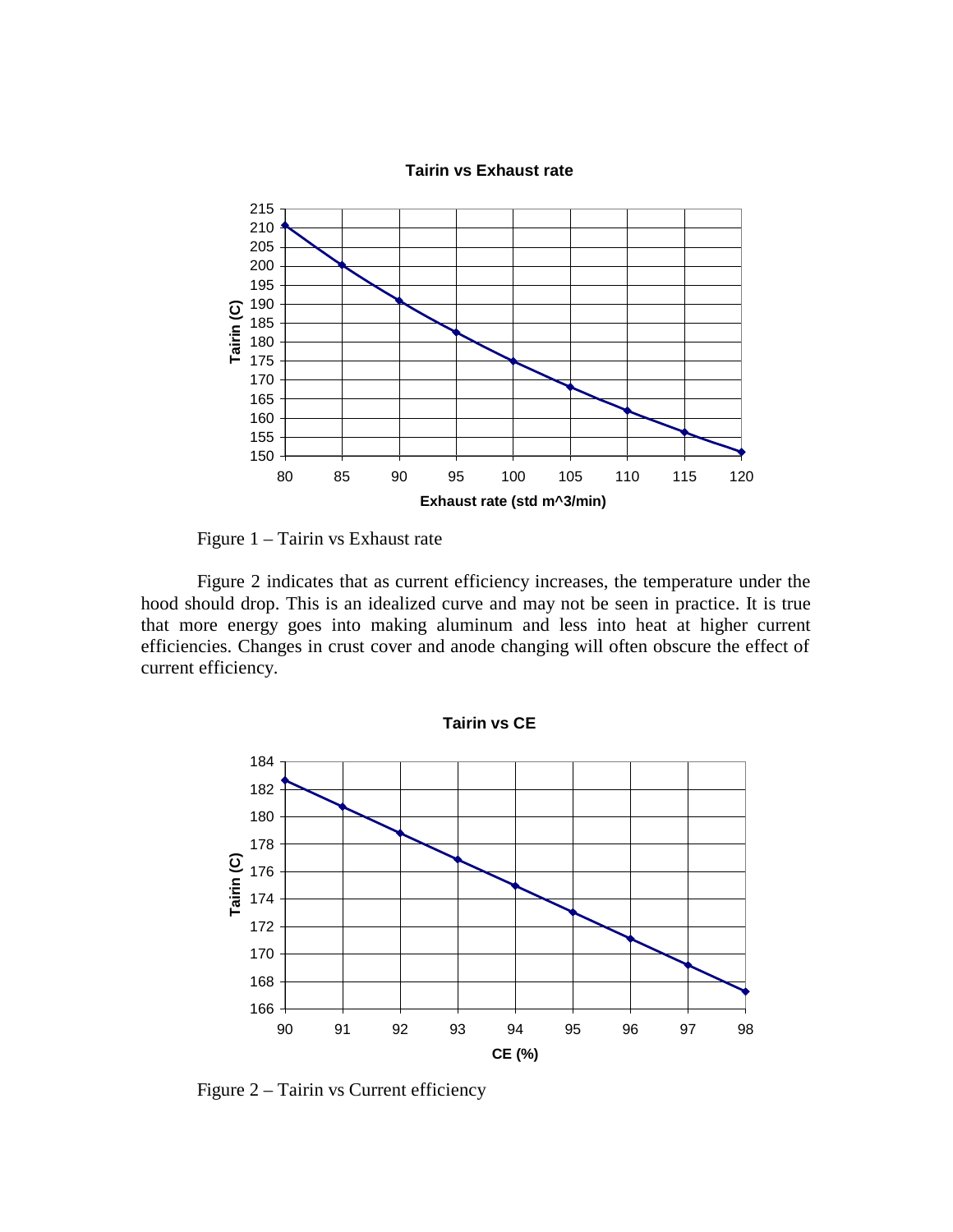Figure 3 shows, as expected that the temperature under the hood will increase with increasing heat off the top of the cell.



**Tairin vs Qtop**

Figure 3 – Tairin vs Sum of heat loss from ore covered and anode stubs

Figure 4 shows that similarly to the current efficiency, the amount of anode carbon that air burns has a non-negligible impact on the temperature under the hood.



#### **Tairin vs Airburn**

Figure 4 – Tairin vs Anode carbon air burn